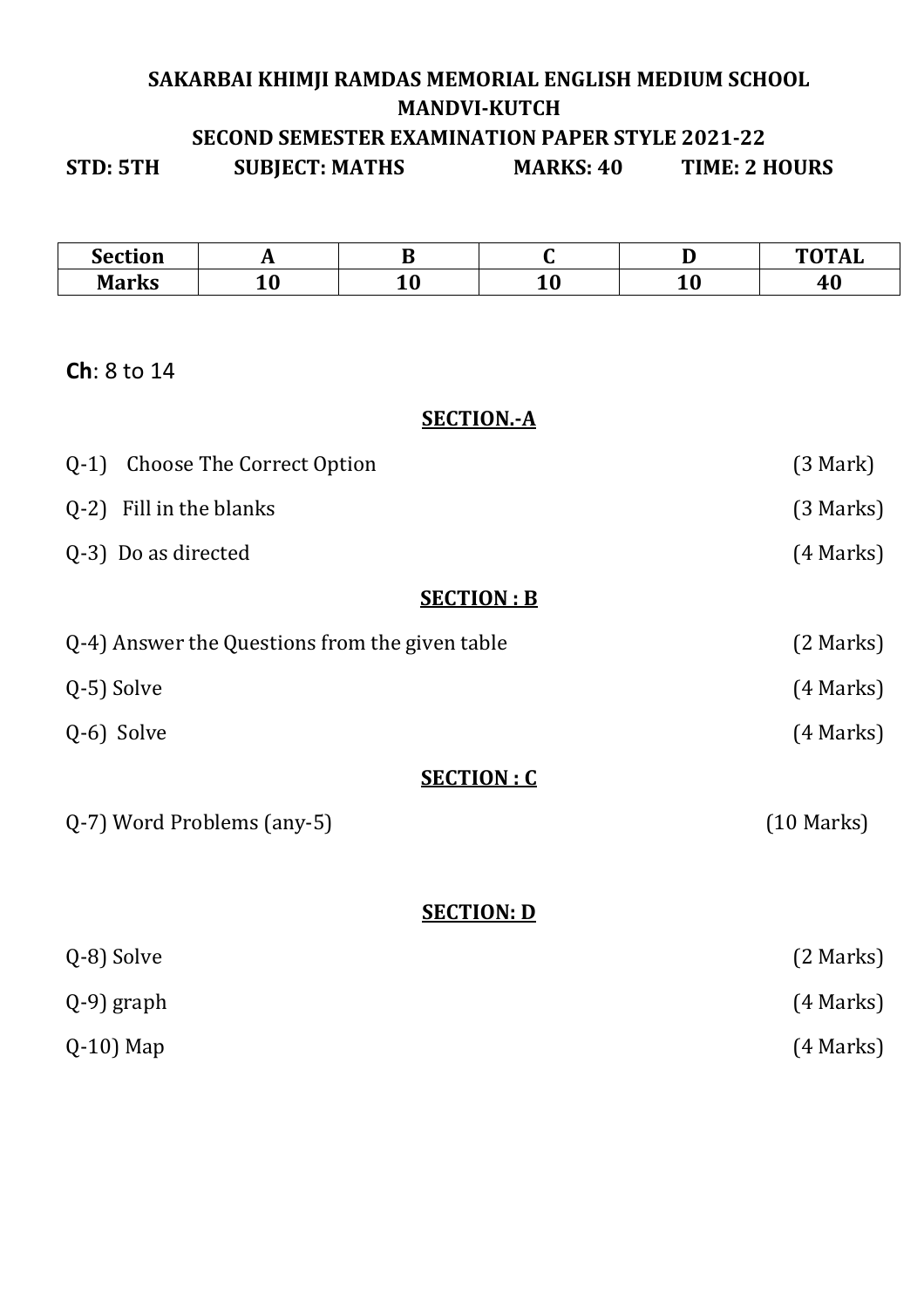## **SAKARBAI KHIMJI RAMDAS MEMORIAL ENGLISH MEDIUM SCHOOL**

## **SECOND SEMESTER EXAMINATION 2021-22**

**STD: 5TH SUBJECT: ENGLISH I TIME:-2HRS MARKS: 40** 

| <b>Section</b> |         |    |           | ≖              | <b>TOTAL</b> |
|----------------|---------|----|-----------|----------------|--------------|
| <b>Marks</b>   | ∩<br>ΨU | ᆂV | ח ו<br>ᆂV | $\Delta$<br>TÛ | 46           |

| Chapter: 6  | The talkative Barber  | Poem: 6  | Class discussion      |
|-------------|-----------------------|----------|-----------------------|
| Chapter: 7  | Gulliver's Travels    | Poem: 7  | Topsy – turvy land    |
| Chapter: 8  | The little Bully      | Poem: 8  | Nobody's friend       |
| Chapter: 10 | Who will be Ningthou? | Poem: 9  | Sing a song of people |
|             |                       | Poem: 10 | Malu Bhalu            |

## **SECTION A**

| Q.1 Read the passage and answer the following questions. | [4 Marks]    |  |
|----------------------------------------------------------|--------------|--|
| Q.2 Read the poem and answer the following questions.    | [4 Marks]    |  |
| Q.3 Complete the poem.                                   | [2 Marks]    |  |
|                                                          |              |  |
| <b>SECTION B</b>                                         |              |  |
| Q.1 Answer the following, 1 mark each (prose) $1x5$      | [5 Marks]    |  |
| Q.2 Answer the following, 1 mark each (poem) $1x5$       | [5 Marks]    |  |
|                                                          |              |  |
| <b>SECTION C</b>                                         |              |  |
| Q.1 Grammar from workbook.                               | $[10$ Marks] |  |
|                                                          |              |  |
| <b>SECTION D</b>                                         |              |  |
| Q.1 Essay.                                               | [5 Marks]    |  |
| Q.2 Letter.                                              | [5 Marks]    |  |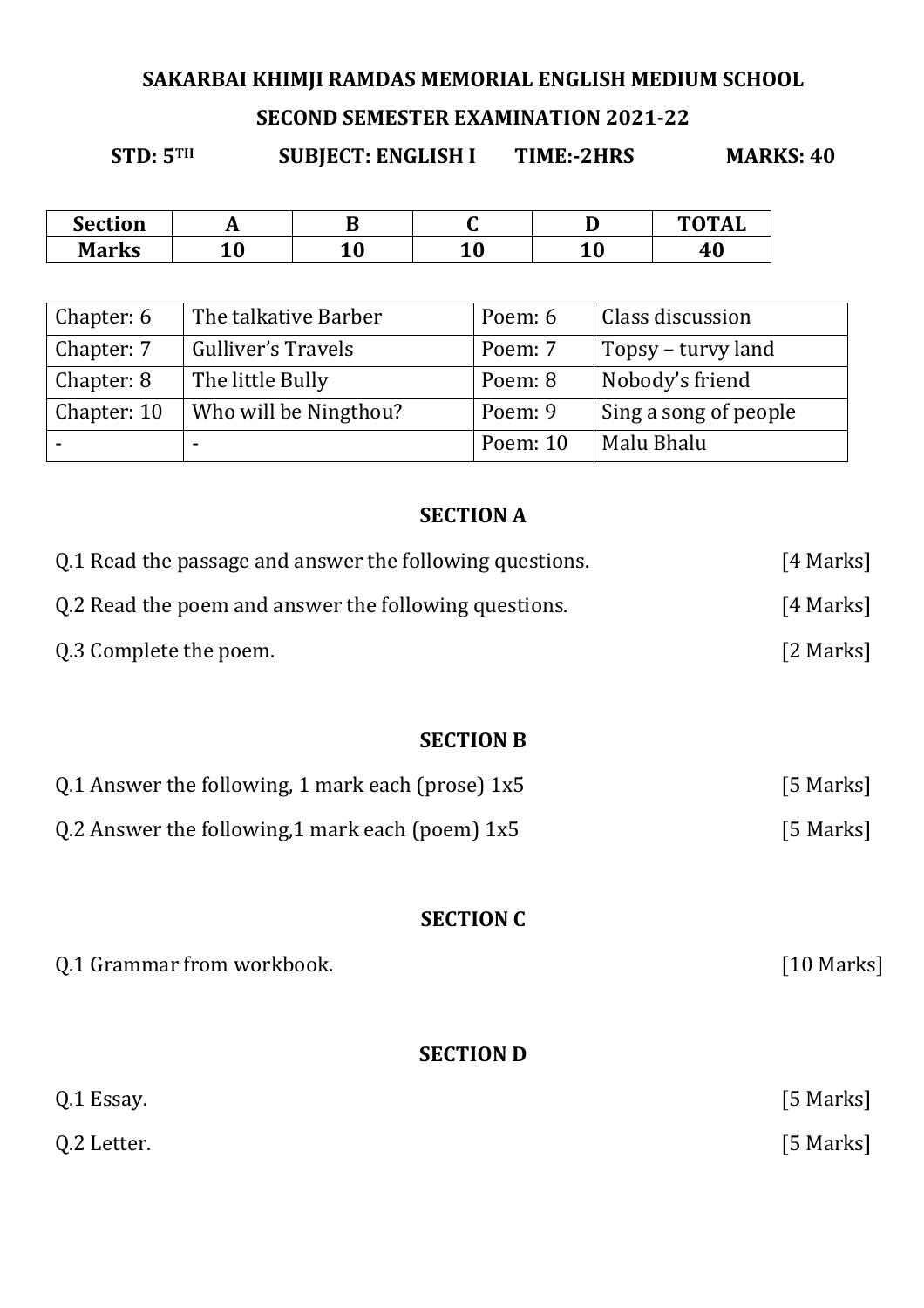## **SAKARBAI KHIMJI RAMDAS MEMORIAL (ENG. MED) SCHOOL, MANDVI KUTCH SECOND SEMESTER EXAMINATION 2021-22**

| STD: 5 <sup>TH</sup> | <b>SUBJECT: ENG II</b> | <b>MARKS: 40</b> | TIME: 2HRS |              |
|----------------------|------------------------|------------------|------------|--------------|
| <b>Section</b>       |                        |                  |            | <b>TOTAL</b> |
| <b>Marks</b>         | 10                     | 10               | 10         | 40           |

### **SYLLABUS**

| Ch. no | <b>Chapter Name</b>    | Ch. no | <b>Chapter Name</b>   |
|--------|------------------------|--------|-----------------------|
| 11     | Verbs                  | 19     | Prepositions          |
| 12     | Present tense          | 20     | Conjunctions          |
| 13     | Past tense             | 21     | Reported speech       |
| 14     | Future tense           | 23     | <b>Story Writing</b>  |
| 15     | Voice                  | 25     | Diary entry           |
| 16     | Subject-verb agreement | 26     | <b>Letter Writing</b> |
| 17     | Adverb-I               | 27     | Words                 |
| 18     | Adverb - II            | 28     | Listen and speak      |

#### **SECTION – A**

Q.1 Give past tense form of [5 Marks]

Q.2 Put in the phrases in brackets to fill in the blanks. Use simple past or present perfect tense [5 Marks]

#### **SECTION – B**

| Q.1Underline and state the kind of adverbs in the following sentences [5 Marks] |  |
|---------------------------------------------------------------------------------|--|
|---------------------------------------------------------------------------------|--|

Q.2 Fill in the blanks with suitable prepositions (with brackets) [5 Marks]

## **SECTION – C**

| 0.1 Underline the verbs in the following sentences and write whether they are active |           |
|--------------------------------------------------------------------------------------|-----------|
| $(A)$ or passive $(P)$                                                               | [3 Marks] |
| Q.2 Change the following from direct to indirect speech.                             | [4 Marks] |
| Q.3 Define                                                                           | [3 Marks] |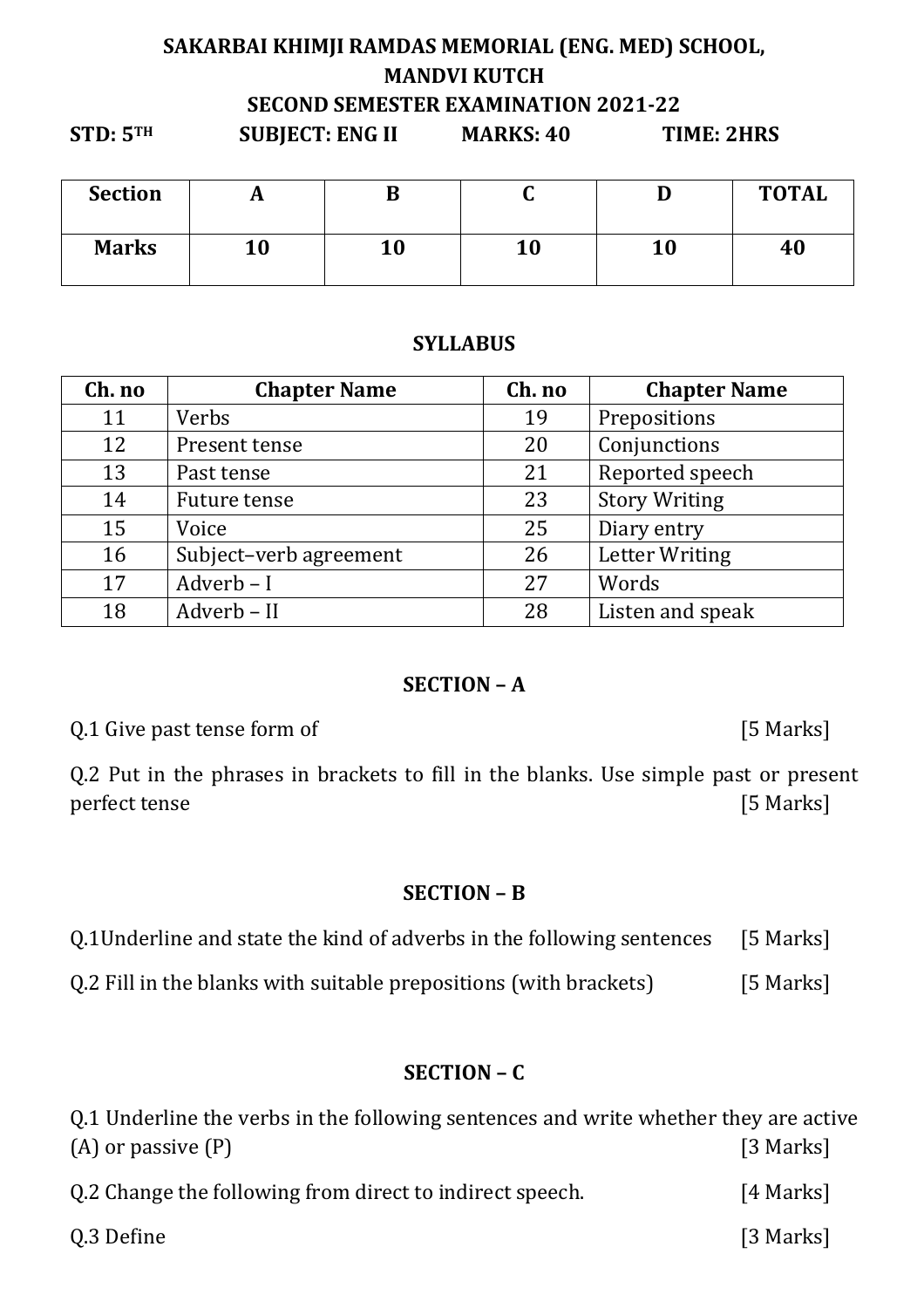# **SECTION – D**

Q.1 In each of the following sentences, write a verb in agreement with its subject. (with brackets) [3 Marks]

| Q.2 Join the expressions with their meanings. | [3 Marks] |
|-----------------------------------------------|-----------|
|                                               |           |

| Q.3 Underline the conjunctions in the following sentences. | [4 Marks] |
|------------------------------------------------------------|-----------|
|------------------------------------------------------------|-----------|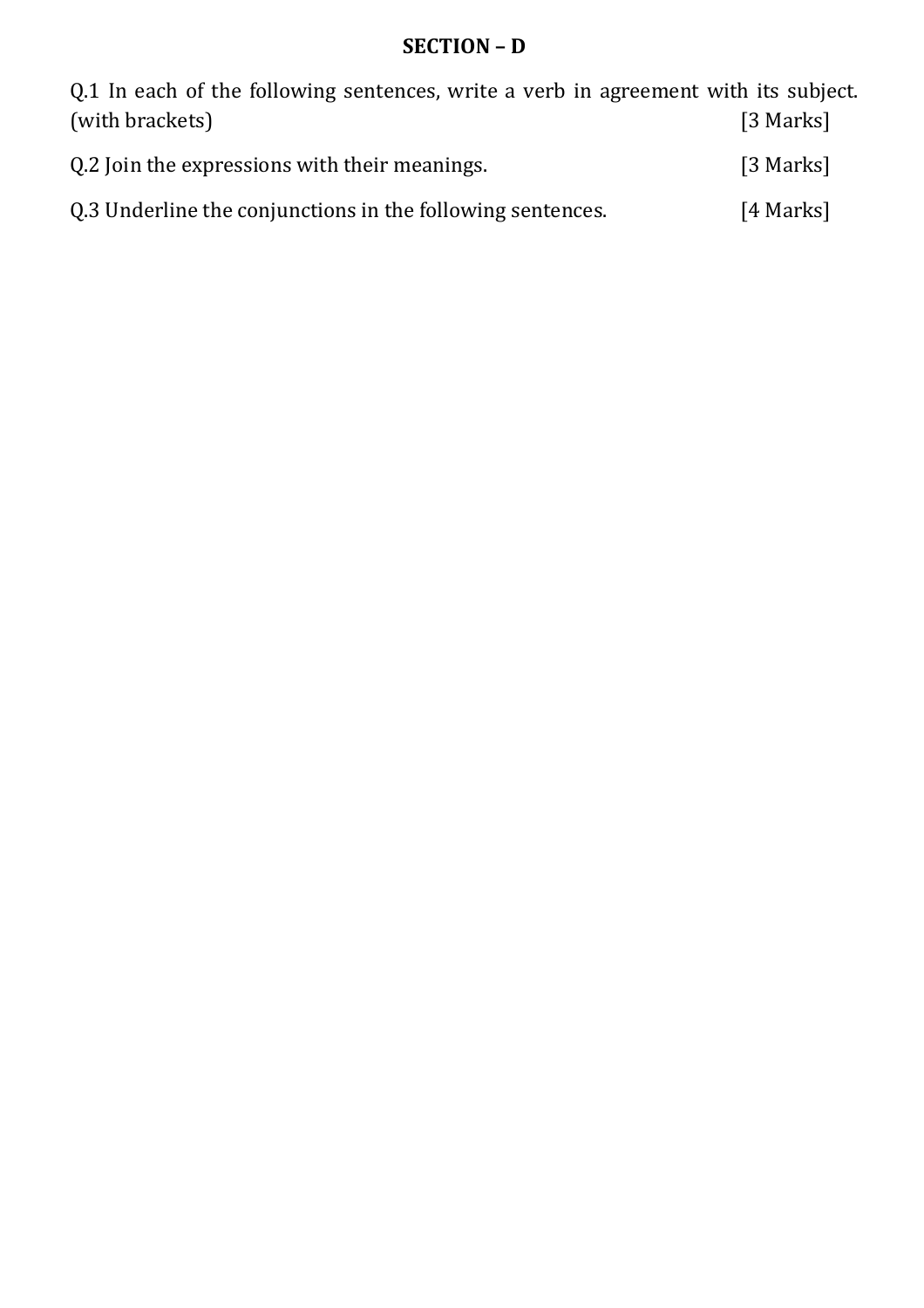# **SAKARBAI KHIMJI RAMDAS MEMORIAL ENGLISH MEDIUM SCHOOL**

# **MANDVI KUTCH**

# **SECOND SEMESTER EXAMINATION TIME TABLE 2021-22**

| STD: 5 <sup>TH</sup>             |                                                  | <b>SUB: ENV</b> | <b>MARKS: 40</b>   | <b>TIME: 2HRS</b> |                      |
|----------------------------------|--------------------------------------------------|-----------------|--------------------|-------------------|----------------------|
| <b>SECTION</b>                   | A                                                | B               | $\mathbf C$        | D                 | <b>TOTAL</b>         |
| <b>MARKS</b>                     | 10                                               | 10              | 10                 | 10                | 40                   |
|                                  |                                                  |                 |                    |                   |                      |
|                                  | <b>Chapter:</b>                                  |                 |                    | 12 to 23          |                      |
|                                  |                                                  |                 | <b>SECTION - A</b> |                   |                      |
|                                  | Q.1 choose the correct option                    |                 |                    |                   | $(5 \text{ marks})$  |
| Q.2 fill in the blanks           |                                                  |                 |                    |                   | $(5 \text{ marks})$  |
|                                  |                                                  |                 | <b>SECTION - B</b> |                   |                      |
| Q.3 true or false                |                                                  |                 |                    |                   | $(5 \text{ marks})$  |
| Q.4 match the columns            |                                                  |                 |                    |                   | $(5 \text{ marks})$  |
|                                  |                                                  |                 | <b>SECTION - C</b> |                   |                      |
|                                  | Q.5 answer the following in one or two sentences |                 |                    |                   | $(10 \text{ marks})$ |
|                                  |                                                  |                 | <b>SECTION-D</b>   |                   |                      |
| Q.6 classify the following       |                                                  |                 |                    |                   | $(4 \text{ marks})$  |
| Q.7 answer the following $(2x3)$ |                                                  |                 |                    |                   | $(6 \text{ marks})$  |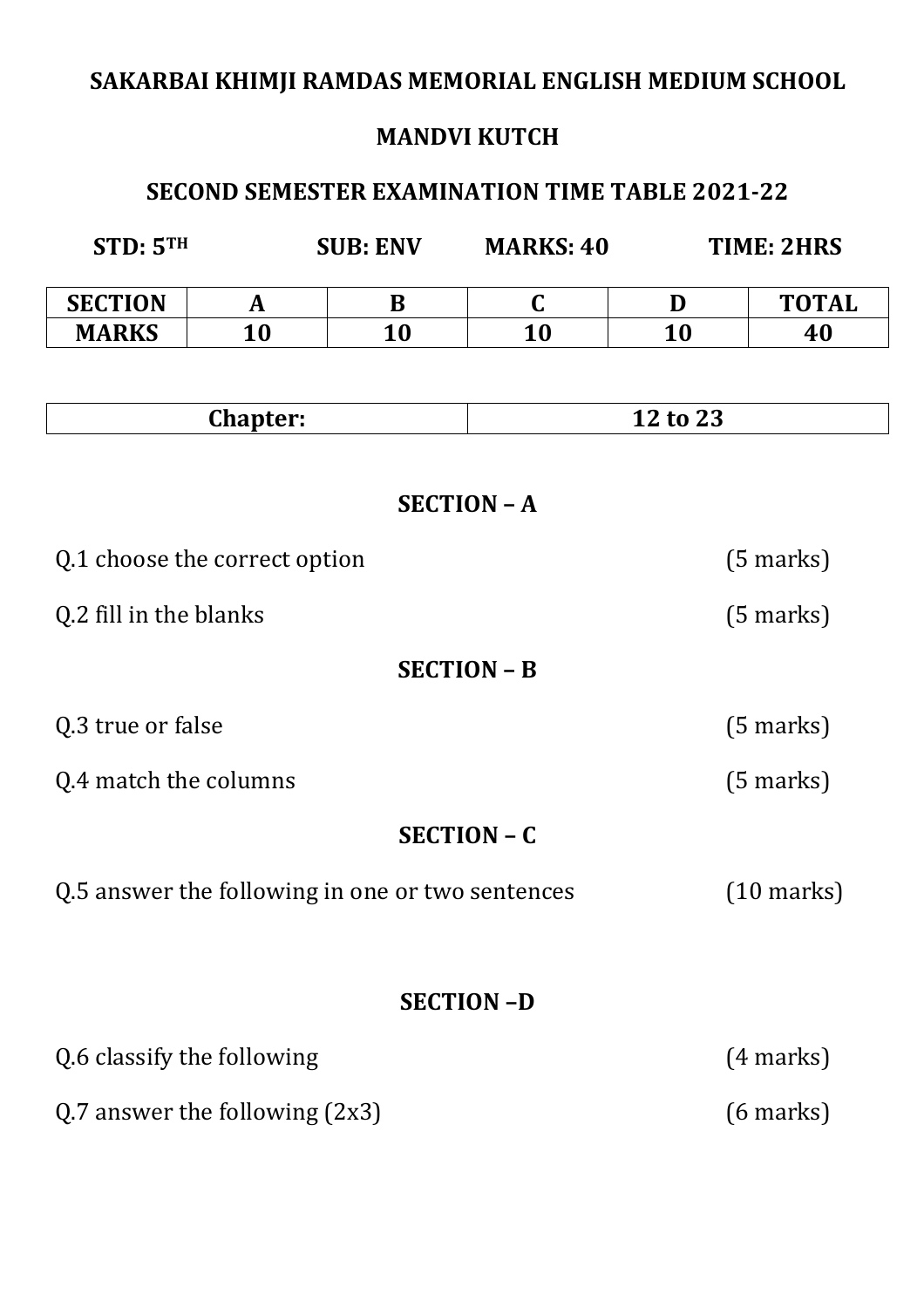#### SAKARBAI KHIMJI RAMDAS MEMORIAL (ENG. MED) SCHOOL

#### **SECOND SEMESTER EXAMINATION 2021-22**

**SUBJECT: GUIARATI** 

**STD: 5TH** 

TIME:-2HRS

**MARKS: 40** 

| <b>Section</b>                          | A | B |   | D | E | <b>TOTAL</b> |
|-----------------------------------------|---|---|---|---|---|--------------|
| <b>Marks</b>                            | 8 | 8 | 8 | 8 | 8 | 40           |
|                                         |   |   |   |   |   |              |
| <u>CH-5 પવન ખીજાય, ત</u> ો ગોળ ઝાપટો !  |   |   |   |   |   |              |
| <u>CH-6 </u> ભાઈબંધ મારો બોલ્યો, કુઠ્ ! |   |   |   |   |   |              |
| $CH-7$ ખોટો જાદુ, ખોટો બાવો ?           |   |   |   |   |   |              |
| $CH 8$ ટમેટાની દડી, રમે દાદા-દાદી       |   |   |   |   |   |              |
| CH-9 SHUYUSHUYUSHUYUSHU                 |   |   |   |   |   |              |
| CH-10 રંગેસંગે કામ કરી                  |   |   |   |   |   |              |
|                                         |   |   |   |   |   |              |

#### **SECTION A**

પ્ર 1. નીચેના પ્રશ્નોના એક-એક વાક્યમાં ઉતર લખો. [ગમે તે આઠ]  $[8 \t{3} \t{3}]$ 

#### **SECTION B**

૫2. નીચેના પ્રશ્નોના બે-ત્રણ વાક્યોમાં ઉતર લખો. [ગમે તે યાર]  $[8 \t{3} \t{3}]$ 

#### **SECTION C**

પ્ર-3(અ) નીચેના વિધાનોમાંથી ખરાં વિધાનો સામે  $\boxed{\sqrt{\ }}$ ની અને ખોટાં વિધાનો સામે ની  $\overline{\mathsf{x}}$ નિશાની કરો.[ગમે તે બે]  $[2 9]$ (બ) નીચેના વાક્યો કોણ બોલે છે તે લખો. [ગમે તે બે]  $[2 9]$ (ક) કોંસમાંથી ચોગ્ય શબ્દ પસંદ કરી ખાલી જગ્યા પૂરો. [ગમે તે બે]  $[2 \t{9} \t{9}]$ (S) તમારો નાનો ભાઈ વાક્યો બોલે છે ત્યારે શબ્દો આડાઅવળા થઈ જાય છે, અને સરખા ગોઠવીને સાચાં વાક્યો બનાવો. [ગમે તે બે]  $[2 9]$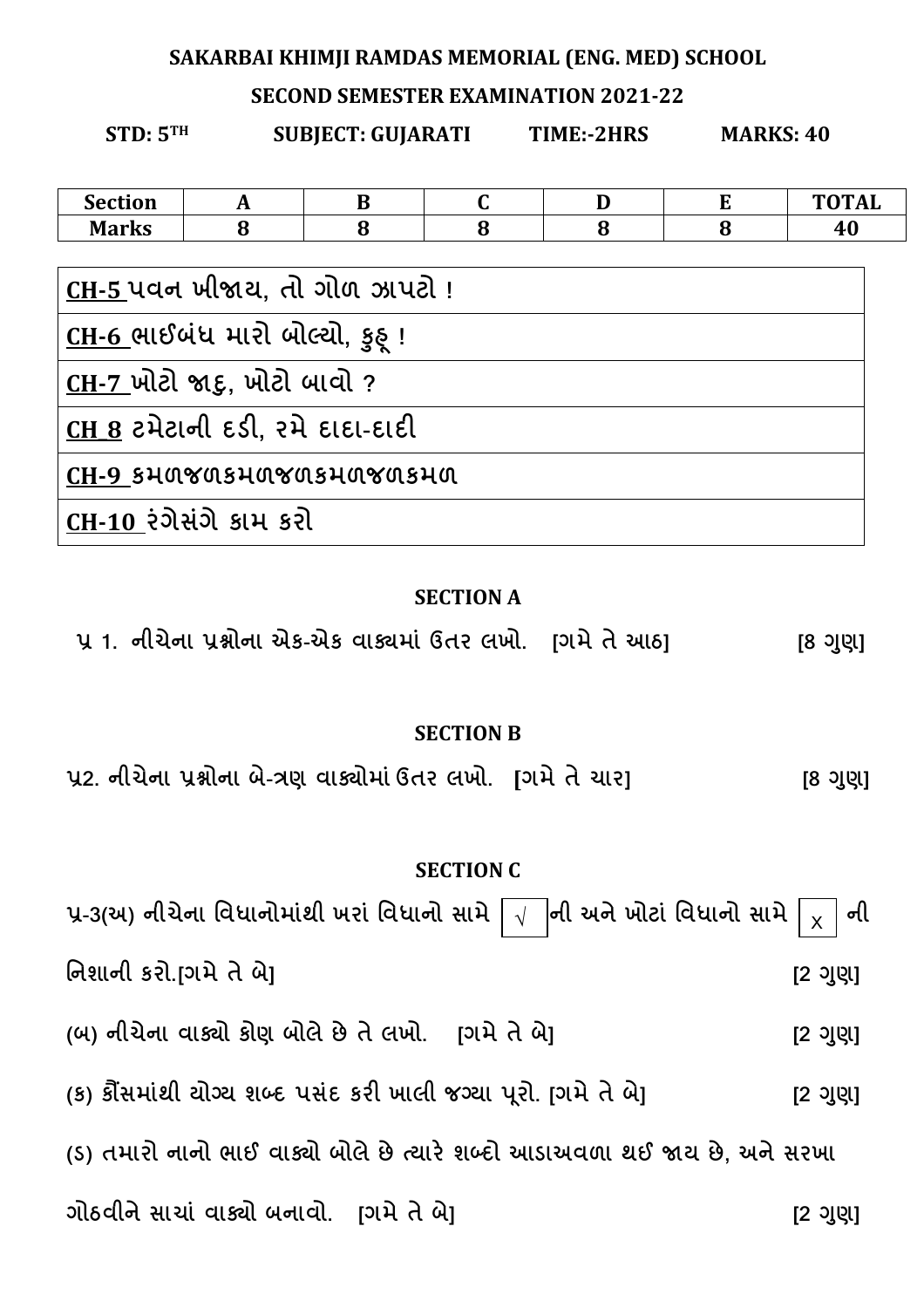#### **SECTION D**

પ્રશ્ન-4(અ) શબ્દ માટેનાં વાક્યો વાંચો,તે શબ્દ પરથી એક નવું વાક્ય બનાવો. [ગમે તે બે]  $[2$  ગુણા

[બ] આપેલો શબ્દ કયા વાક્યમાં યોગ્ય રીતે વપરાયો છે? તે વાક્ય ફરીથી લખો :[ગમે તે બે]

 $[2 3]$ ણ]

(ક). કૌસમાં આપેલ શબ્દોની મદદથી વાક્યો પૂરાં કરો :[ગમે તે બે]  $[2 3]$ ણ]

(ડ)ભારપૂર્વક કહેવું હોચ તો કેવી કેવી રીતે કહેવાય? જે |કરો :[ગમે તે બે]  $\sqrt{ }$  $[2 9]$ 

### **SECTION E**

પ્રશ્ન-5 (અ) સાચી જોડણી લખો. શબ્દ શોધી લખો.(ગમે તે ચાર)  $[2 9]$ (બ)આપેલા શબ્દો સમૂક માટે છે કે એક-એક વસ્તુ, વ્યક્તિ માટે પાડેલાં નામ છે? લખો: [2 ગુણ]

(ક) નીચે આપેલા વિષયોમાંથી એક વિષય પર નિબંધ લખો. [4 ગુણ]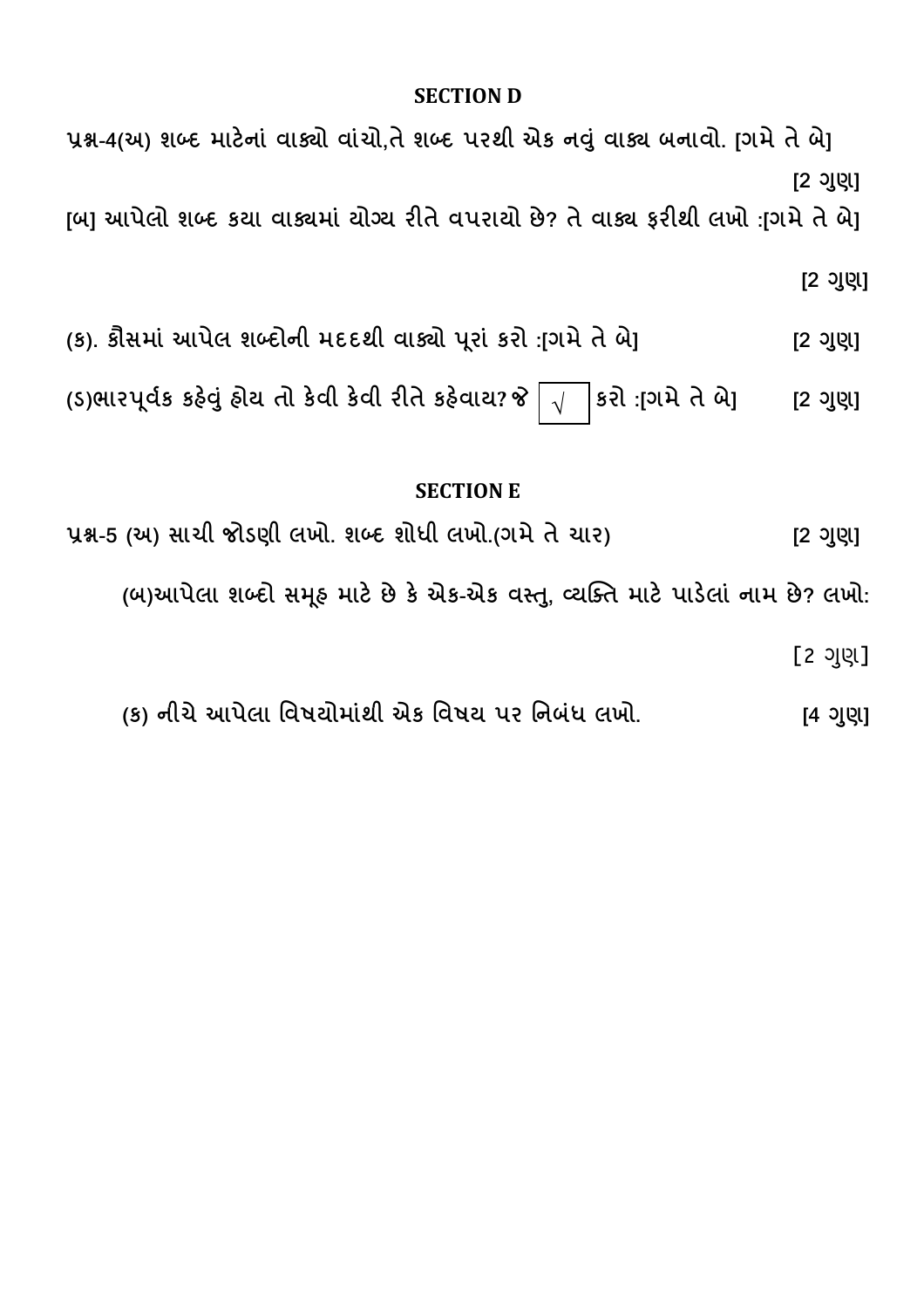# **SAKARBAI KHIMJI RAMDAS MEMORIAL ENGLISH MEDIUM SCHOOL, MANDVI-KUTCH SECOND SEMESTER EXAMINATION 2021-22**

| <b>CLASS: V</b> |    | <b>SUBJECT: HINDI</b> |    |    | <b>MARK: 40 TIMES: 2HRS</b> |  |  |
|-----------------|----|-----------------------|----|----|-----------------------------|--|--|
| <b>SECTION</b>  |    | В                     |    |    | <b>TOTAL</b>                |  |  |
| <b>Marks</b>    | 10 | 10                    | 10 | 10 | 40                          |  |  |

| Ch-9 कैसा शोर?              | Ch-13 स्वच्छता           |
|-----------------------------|--------------------------|
| Ch-10 सीखो(learn)           | Ch-14 हम भारत की शान है! |
| Ch-11 सच्चा बालक            | Ch-15 खरगोश और हाथी      |
| Ch-12 दूमदूमा गाँव के बच्चे | Ch-16 पहेलियाँ           |

## **Section - A**

| प्र -1 [अ] सही वाक्यांस चुनकर विधानों को पूर्ण कीजिए :     | [3गुण]              |
|------------------------------------------------------------|---------------------|
| [ब] निम्नलिखित प्रश्नो के उत्तर एक-एक वाक्य मे लिखिए :     | [3गुण]              |
| [क] निम्नलिखित प्रश्नो के दो-तीन वाक्यो मे लिखिए           | $[4$ ग्ण]           |
| <b>Section - B</b>                                         |                     |
| प्र-2[अ] सही वाक्यांस चुनकर विधानों को पूर्ण कीजिए :       | [3गुण]              |
| [ब] निम्नलिखित प्रश्नो के उत्तर एक-दो वाक्यो मे लिखिए :    | $[4\overline{q}$ ण] |
| [क] निम्नलिखित काव्य-पंक्ति पूर्ण कीजिये : (any1)          | [3गुण]              |
| <u>Section - C</u>                                         |                     |
| प्र-3 [क]निम्नलिखित शब्दो के समानार्थी शब्द लिखिए :        | [2ग्ण]              |
| [ख] निम्नलिखित शब्दो के विरुद्धार्थी शब्द लिखिए :          | [2ग्ण]              |
| [ग] निम्नलिखित मुहावरे का अर्थ लिखकर वाक्य मे प्रयोग करे : | [2गुण]              |
| [घ] निम्नलिखित वाक्यों का अंग्रेजी में अनुवाद लिखिए:       | [2गुण]              |
| [च] शब्द समूह के लिए एक शब्द :                             | [2ग्ण]              |